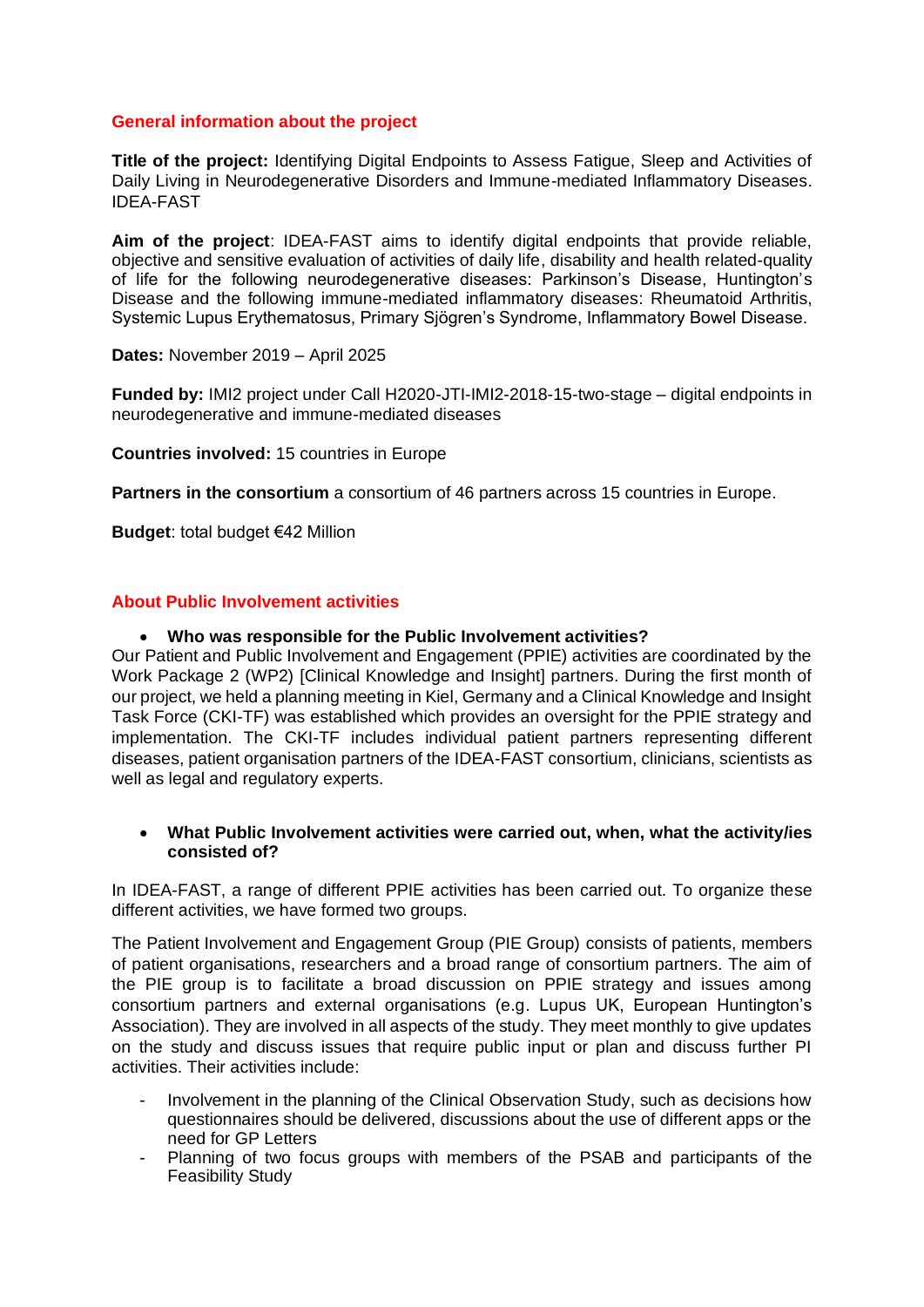- Planning of a patient survey and distribution through the patient organisations
- Planning of a patient engagement workshop

The Patient Specialist Advisory Board (PSAB) consists of seven patient experts from our target diseases. They provide strategic advice to the consortium at multiple levels and the group is a formal advisory body within the governance structure of the IDEA-FAST consortium. There is a formal Confidential Disclosure Agreement in place between the PSAB members and the consortium. The PSAB also helps with important, specific tasks. Examples of these activities include:

- Testing devices to be included the Feasibility Study and giving detailed feedback on acceptability and usability
- proofreading all patient-facing materials such as patient information to ensure readability
- taking part in a focus group to discuss questions for the Clinical Observation Study
- Participate in our Feature Engineering Exercise to help identify candidate digital features of fatigue and sleep
- Participate in different WP activities, e.g. the discussion of data privacy, and drafting of the model informed consent document organised by WP8, and our engagement with the EMA at the Innovation Task Force meeting in October 2020.

PPIE activities are embedded within project activities/clinical studies. For example, we have conducted a digital technology workshop, providing hands-on experience for patients and consortium partners to try out the digital devices. During the Feasibility Study, we have collected feedbacks from participants on their experience of using digital technology, as well as an optional qualitative sub-study to understand the overall experience of the research participants on the study as a whole.

General dissemination is coordinated by WP9 "Dissemination, Impact, Exploitation & Sustainability". To date, PPIE related activities are mainly carried out via our project website and twitter account, as well as presentations in meetings of patient organisations.

### • **Was it a "one-off" or an ongoing involvement?**

All the above strategy will be maintained throughout the entire project. The PIE Group meets regularly. The PSAB meets when specific activities are required but they are also invited to our annual general assembly and quarterly steering committee meetings where appropriate. We plan to embed PPIE activities within our Clinical Observational Study, and we will continue to expand on our general dissemination activities. Most tasks are, however, one-off. The groups take on new tasks and plan activities throughout their engagement.

### • **Who was involved in the Public Involvement activities?**

Different groups are involved. The PSAB consists of patients from the target diseases. Some of these members also take part in the PIE Group. Here, they meet with researchers from the project and representatives from patient organisations such as Parkinson's UK, European Federation of Crohn's and Ulcerative Colitis and Asociación Parkinson Madrid as well as representatives from industry partners. It also includes external patient organisations such as Lupus UK and European Huntington's Association.